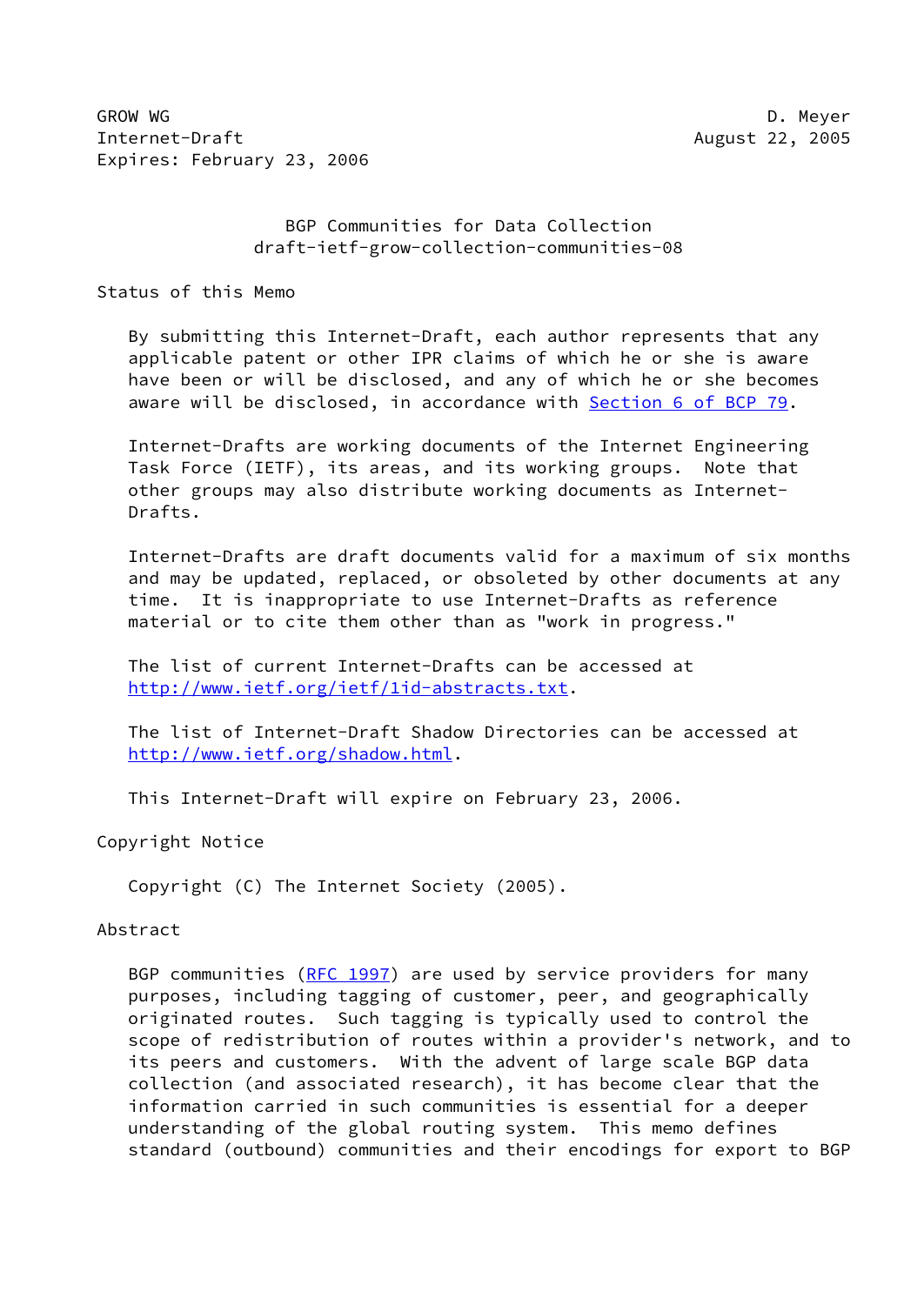Internet-Draft BGP Communities for Data Collection August 2005

|                   | route collectors.                                                     |                         |
|-------------------|-----------------------------------------------------------------------|-------------------------|
| Table of Contents |                                                                       |                         |
|                   |                                                                       | $\overline{\mathbf{3}}$ |
| 2.                | Definitions $\ldots \ldots \ldots \ldots \ldots \ldots \ldots \ldots$ | <u>3</u>                |
| <u>2.1</u> .      |                                                                       | $\overline{\mathbf{3}}$ |
| 2.2.              |                                                                       | $\frac{4}{3}$           |
|                   | 2.3. Peer Routes                                                      | $\overline{4}$          |
| 2.4.              |                                                                       | $\overline{4}$          |
| 2.5.              | Internal More Specific Routes                                         | $\frac{4}{3}$           |
| 2.6.              | Special Purpose Routes                                                | $\frac{4}{3}$           |
| 2.7.              |                                                                       | $\frac{4}{3}$           |
| 2.8.              | National Routes                                                       | $\frac{5}{2}$           |
| 2.9.              | Regional Routes                                                       | $\overline{5}$          |
|                   | REC 1997 Community Encoding and Values                                |                         |

| 2.9.                                                          |  |
|---------------------------------------------------------------|--|
| $\underline{3}.$ RFC 1997 Community Encoding and Values 5     |  |
| $\frac{4}{1}$ . Community Values for BGP Data Collection 5    |  |
|                                                               |  |
| 4.2. Four-octet AS specific extended communities 8            |  |
|                                                               |  |
| 6.                                                            |  |
|                                                               |  |
| 7.1. Total Path Attribute Length 9                            |  |
|                                                               |  |
|                                                               |  |
| 9.1. Normative References 10                                  |  |
| 9.2. Informative References 11                                |  |
|                                                               |  |
| Intellectual Property and Copyright Statements $\frac{13}{2}$ |  |
|                                                               |  |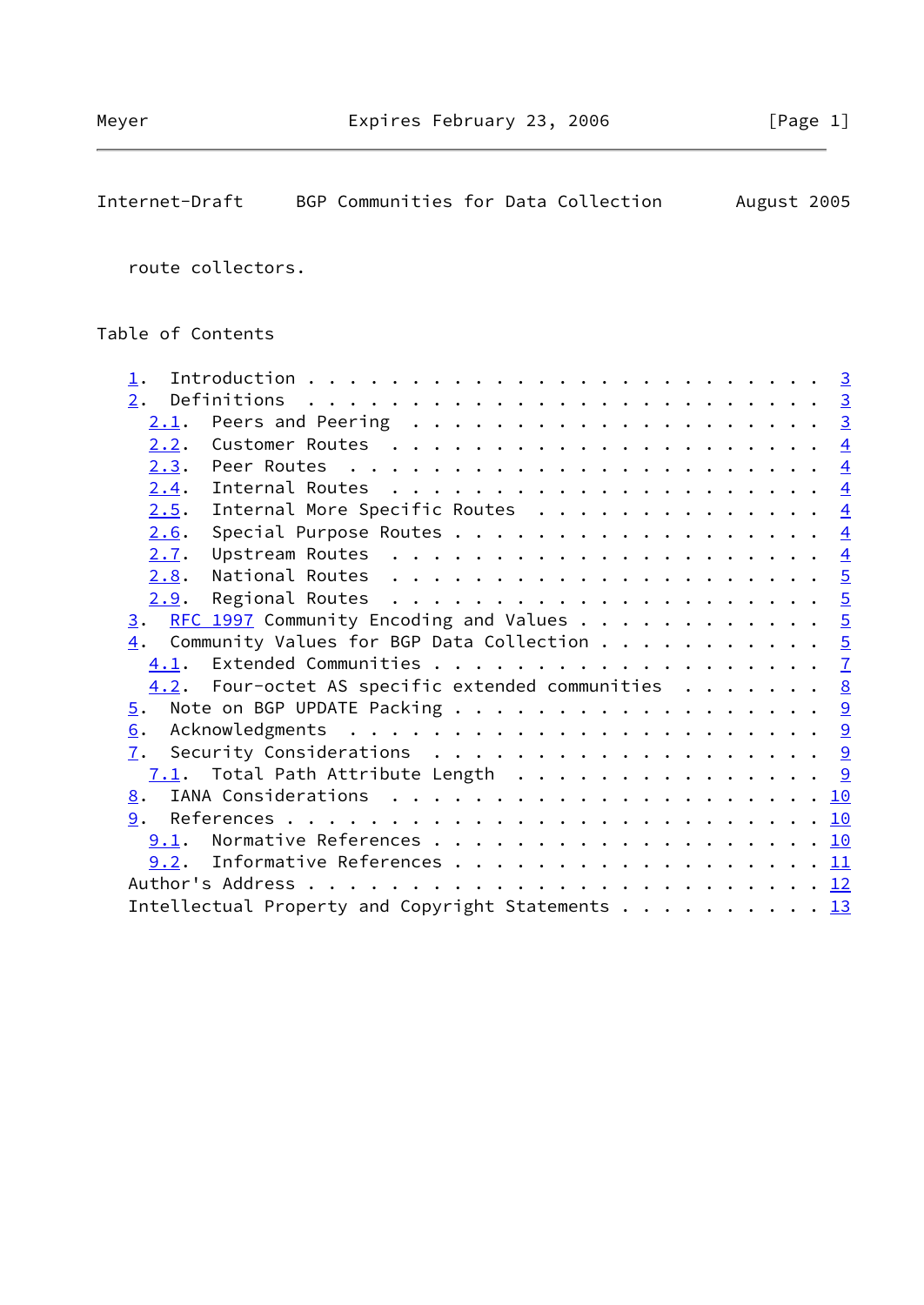Meyer **Expires February 23, 2006** [Page 2]

<span id="page-2-1"></span>Internet-Draft BGP Communities for Data Collection August 2005

## <span id="page-2-0"></span>[1](#page-2-0). Introduction

BGP communities [\[RFC1997](https://datatracker.ietf.org/doc/pdf/rfc1997)] are used by service providers for many purposes, including tagging of customer, peer, and geographically originated routes. Such tagging is typically used to control the scope of redistribution of routes within a providers network, and to its customers and peers. Communities are also used for a wide variety of other applications, such as allowing customers to set attributes such as LOCAL\_PREF  $[RECI771]$  by sending appropriate communities to their service provider. Other applications include signaling various types of VPNs (e.g., VPLS [I-D.ietf-ppvpn-vpls requirements]), and carrying link bandwidth for traffic engineering applications [\[I-D.ietf-idr-bgp-ext-communities](#page-11-2)].

With the advent of large scale BGP data collection  $[RV] [RIS]$  $[RV] [RIS]$  $[RV] [RIS]$  (and associated research), it has become clear that the geographical and topological information, as well as the relationship the provider has to the source of a route (e.g., transit, peer, or customer), carried in such communities is essential for a deeper understanding of the global routing system. This memo defines standard communities for export to BGP route collectors. These communities represent a significant part of information carried by service providers as of this writing, and as such could be useful for internal use by service providers. However, such use is beyond the scope of this memo. Finally, those involved in BGP data analysis are encouraged to verify with their data sources as to which peers implement this scheme (as there is a large amount of existing data as well as many legacy peerings).

The remainder of this memo is organized as follows. [Section 2](#page-3-0) provides both the definition of terms used as well as the semantics of the communities used for BGP data collection, and [section 3](#page-4-5) defines the corresponding encodings for [RFC 1997](https://datatracker.ietf.org/doc/pdf/rfc1997) [\[RFC1997](https://datatracker.ietf.org/doc/pdf/rfc1997)] communities. Finally, [section 4](#page-5-0) defines the encodings for use with extended communities [\[I-D.ietf-idr-bgp-ext-communities](#page-11-2)].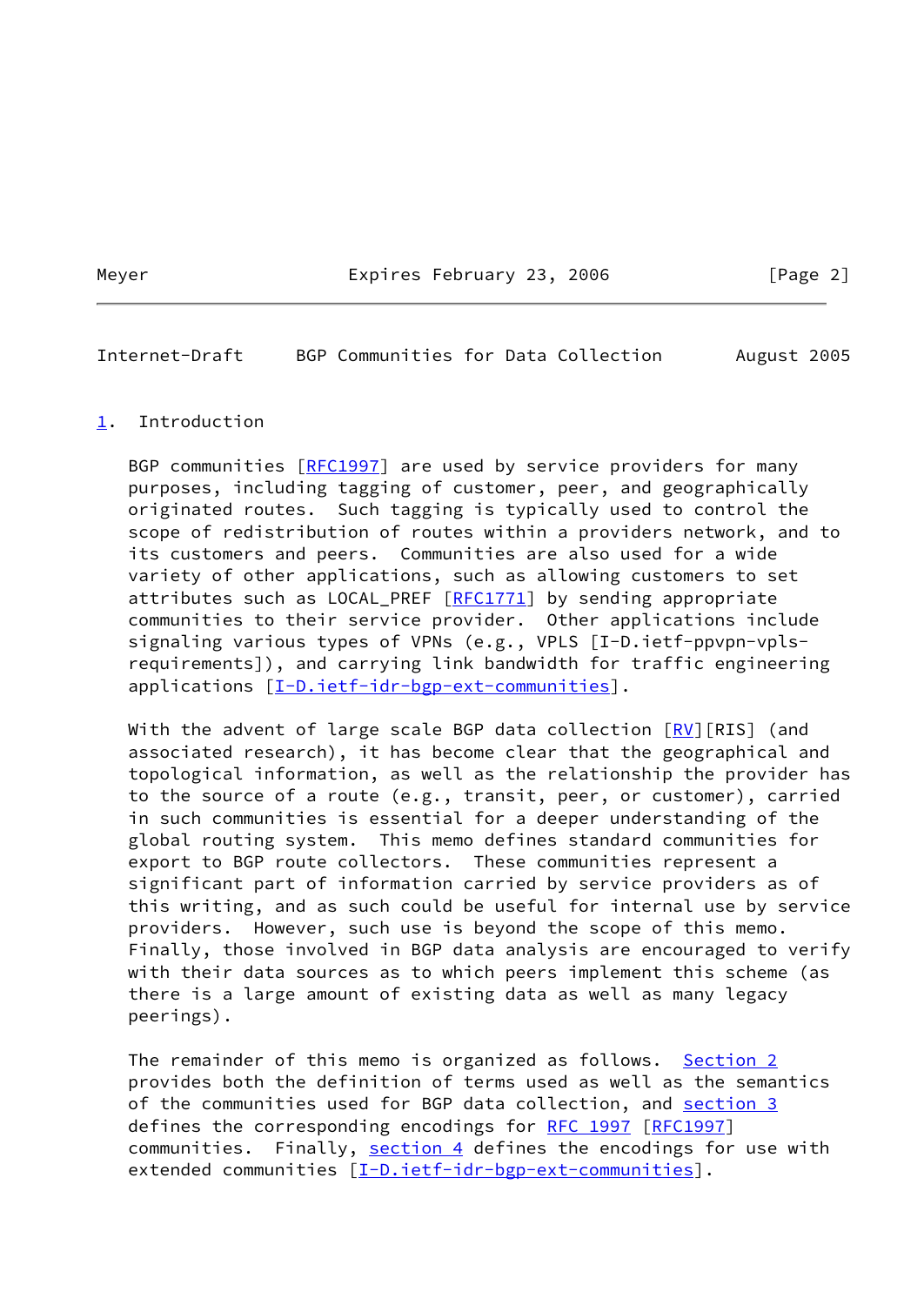## <span id="page-3-0"></span>[2](#page-3-0). Definitions

 In this section, we define the terms used and the categories of routes that may be tagged with communities. This tagging is often refered to as coloring, and we refer to a route's "color" as its community value. The categories defined here are loosely modeled on those described in [[WANG\]](#page-11-4) and [[HUSTON](#page-11-5)].

## <span id="page-3-1"></span>[2.1](#page-3-1). Peers and Peering

Consider two network service providers, A and B. Service providers A

Meyer **Expires February 23, 2006** [Page 3]

<span id="page-3-3"></span>Internet-Draft BGP Communities for Data Collection August 2005

 and B are defined to be peers when (i). A and B exchange routes via BGP, and (ii). traffic exchange between A and B is settlement-free. This arrangement is also typically known as "peering". Peers typically exchange only their respective customer routes (see "Customer Routes" below), and hence exchange only their respective customer traffic. See [\[HUSTON](#page-11-5)] for a more in-depth discussion of the business models surrounding peers and peering.

# <span id="page-3-2"></span>[2.2](#page-3-2). Customer Routes

 Customer routes are those routes which are heard from a customer via BGP and are propagated to peers and other customers. Note that a customer can be an enterprise or another network service provider. These routes are sometimes called client routes [\[HUSTON](#page-11-5)].

### <span id="page-3-4"></span>[2.3](#page-3-4). Peer Routes

 Peer routes are those routes heard from peers via BGP, and not propagated to other peers. In particular, these routes are only propagated to the service provider's customers.

# <span id="page-3-5"></span>[2.4](#page-3-5). Internal Routes

 Internal routes are those routes that a service provider originates and passes to its peers and customers. These routes are frequently taken out of the address space allocated to a provider.

<span id="page-3-6"></span>[2.5](#page-3-6). Internal More Specific Routes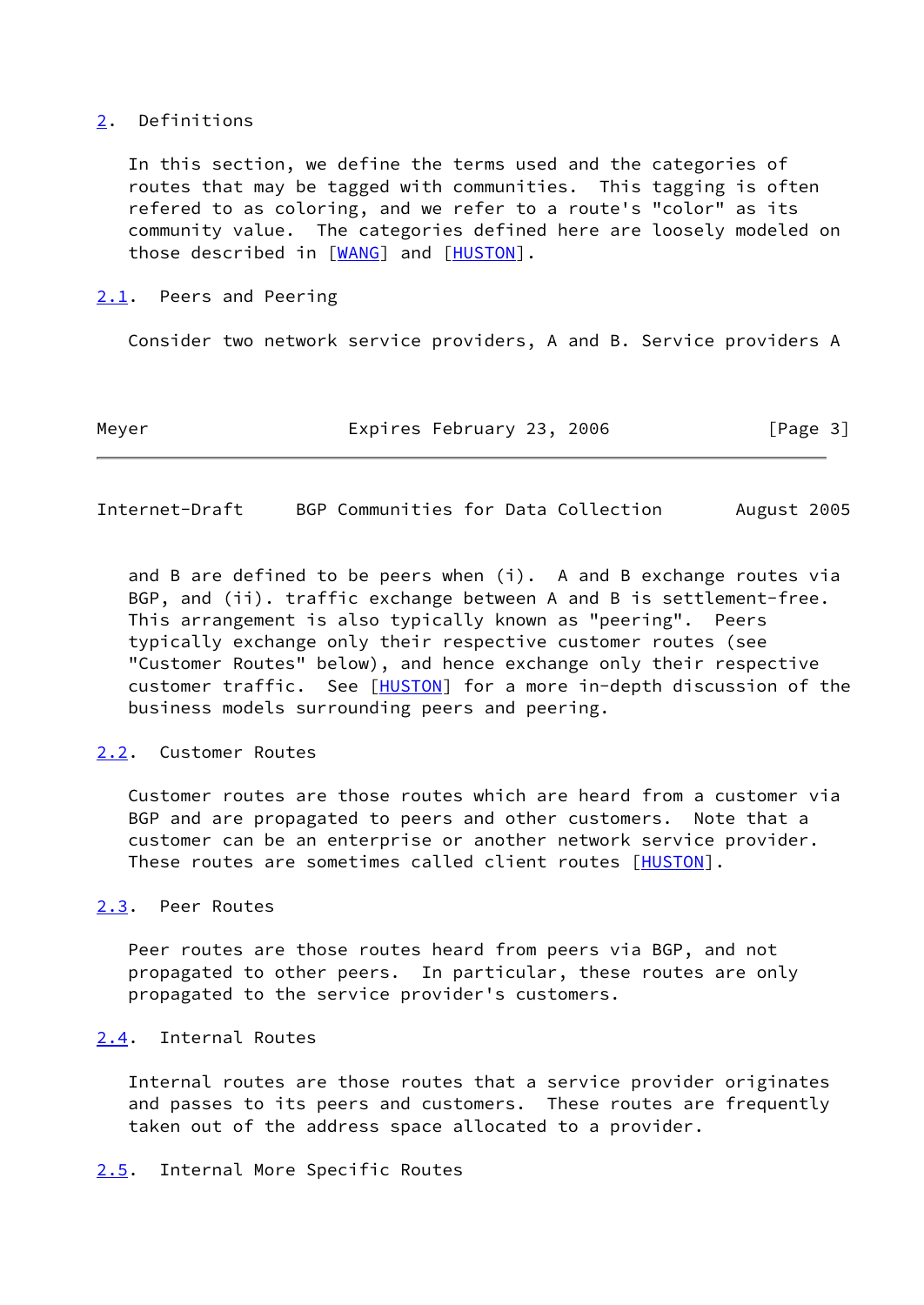Internal more-specific routes are those routes which are frequently used for circuit load balancing purposes, IGP route reduction, and also may correspond to customer services which are not visible outside the service provider's network. Internal more specific routes are not exported to any external peer.

<span id="page-4-0"></span>[2.6](#page-4-0). Special Purpose Routes

 Special purpose routes are those routes which do not fall into any of the other classes described here. In those cases in which such routes need to be distinguished, a service provider may color such routes with a unique value. Examples of special purpose routes include anycast routes, and routes for overlay networks.

<span id="page-4-1"></span>[2.7](#page-4-1). Upstream Routes

 Upstream routes are typically learned from upstream service provider as part of a transit service contract executed with the upstream provider.

| Meyer | Expires February 23, 2006 | [Page 4] |
|-------|---------------------------|----------|
|-------|---------------------------|----------|

<span id="page-4-3"></span>Internet-Draft BGP Communities for Data Collection August 2005

<span id="page-4-2"></span>[2.8](#page-4-2). National Routes

 These are route sets that are sourced from and/or received within a particular country.

<span id="page-4-4"></span>[2.9](#page-4-4). Regional Routes

 Several global backbones implement regional policy based on their deployed footprint, and on strategic and business imperatives. Service providers often have settlement-free interconnections with an AS in one region, and that same AS is a customer in another region. This mandates use of regional routing, including community attributes set by the network in question to allow easy discrimination among regional routes. For example, service providers may treat a route set received from another service provider in Europe differently than the same route set received in North America, as it is common practice to sell transit in one region while peering in the other.

<span id="page-4-5"></span>[3](#page-4-5). [RFC 1997](https://datatracker.ietf.org/doc/pdf/rfc1997) Community Encoding and Values

In this section we provide [RFC 1997 \[RFC1997](https://datatracker.ietf.org/doc/pdf/rfc1997)] community values for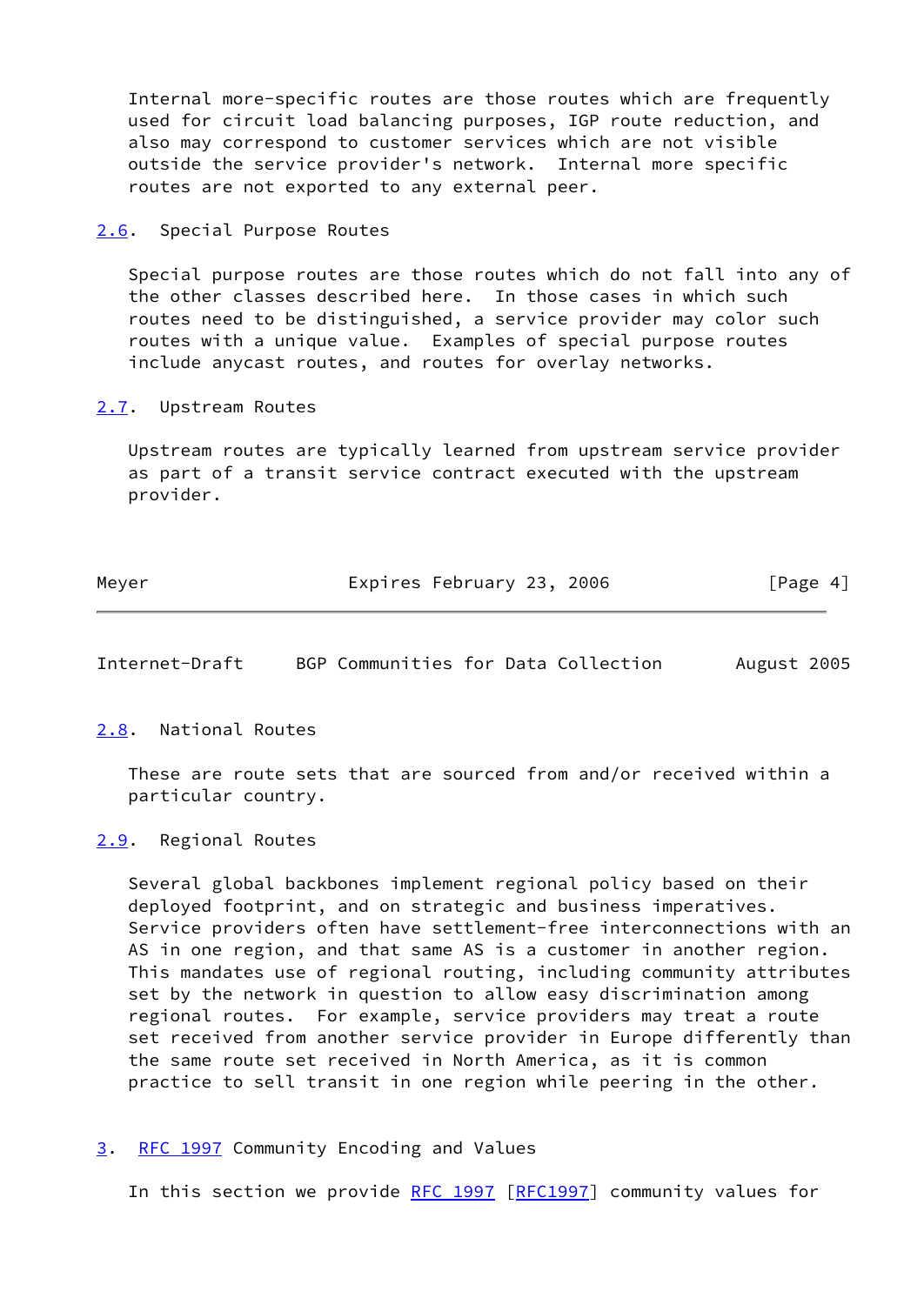the categories described above. [RFC 1997](https://datatracker.ietf.org/doc/pdf/rfc1997) communities are encoded as BGP Type Code 8, and are treated as 32 bit values ranging from 0x0000000 through 0xFFFFFFF. The values 0x0000000 through 0x0000FFFF and 0xFFFF0000 through 0xFFFFFFFF are reserved.

 The best current practice among service providers is to use the high order two octets to represent the provider's AS number, and the low order two octets to represent the classification of the route, as depicted below:

| 0 1 2 3 4 5 6 7 8 9 0 1 2 3 4 5 6 7 8 9 0 1 2 3 4 5 6 7 8 9 0 1 |  |  |  |      |  |  |  |  |  |  |                 |  |  |  |  |
|-----------------------------------------------------------------|--|--|--|------|--|--|--|--|--|--|-----------------|--|--|--|--|
|                                                                 |  |  |  |      |  |  |  |  |  |  |                 |  |  |  |  |
|                                                                 |  |  |  | くAS> |  |  |  |  |  |  | <value></value> |  |  |  |  |
|                                                                 |  |  |  |      |  |  |  |  |  |  |                 |  |  |  |  |

where <AS> is the 16 bit AS number. For example, the encoding 0x2A7C029A would represent the AS 10876 with value 666.

<span id="page-5-0"></span>[4](#page-5-0). Community Values for BGP Data Collection

In this section we define the [RFC 1997](https://datatracker.ietf.org/doc/pdf/rfc1997) community encoding for the route types described above for use in BGP data collection. It is anticipated that a service provider's internal community values will be converted to these standard values for output to a route

| Expires February 23, 2006 | Meyer |  |  | [Page 5] |
|---------------------------|-------|--|--|----------|
|---------------------------|-------|--|--|----------|

Internet-Draft BGP Communities for Data Collection August 2005

collector.

 This memo follows the best current practice of using the basic format <AS>:<Value>. The values for the route categories are described in the following table:

| Category                      | Value                      |
|-------------------------------|----------------------------|
| Reserved                      | <as>:0000000000000000</as> |
| Customer Routes               | <as>:0000000000000001</as> |
| Peer Routes                   | <as>:000000000000010</as>  |
| Internal Routes               | <as>:000000000000011</as>  |
| Internal More Specific Routes | <as>:0000000000000100</as> |
| Special Purpose Routes        | <as>:000000000000101</as>  |
| Upstream Routes               | <as>:000000000000110</as>  |
|                               |                            |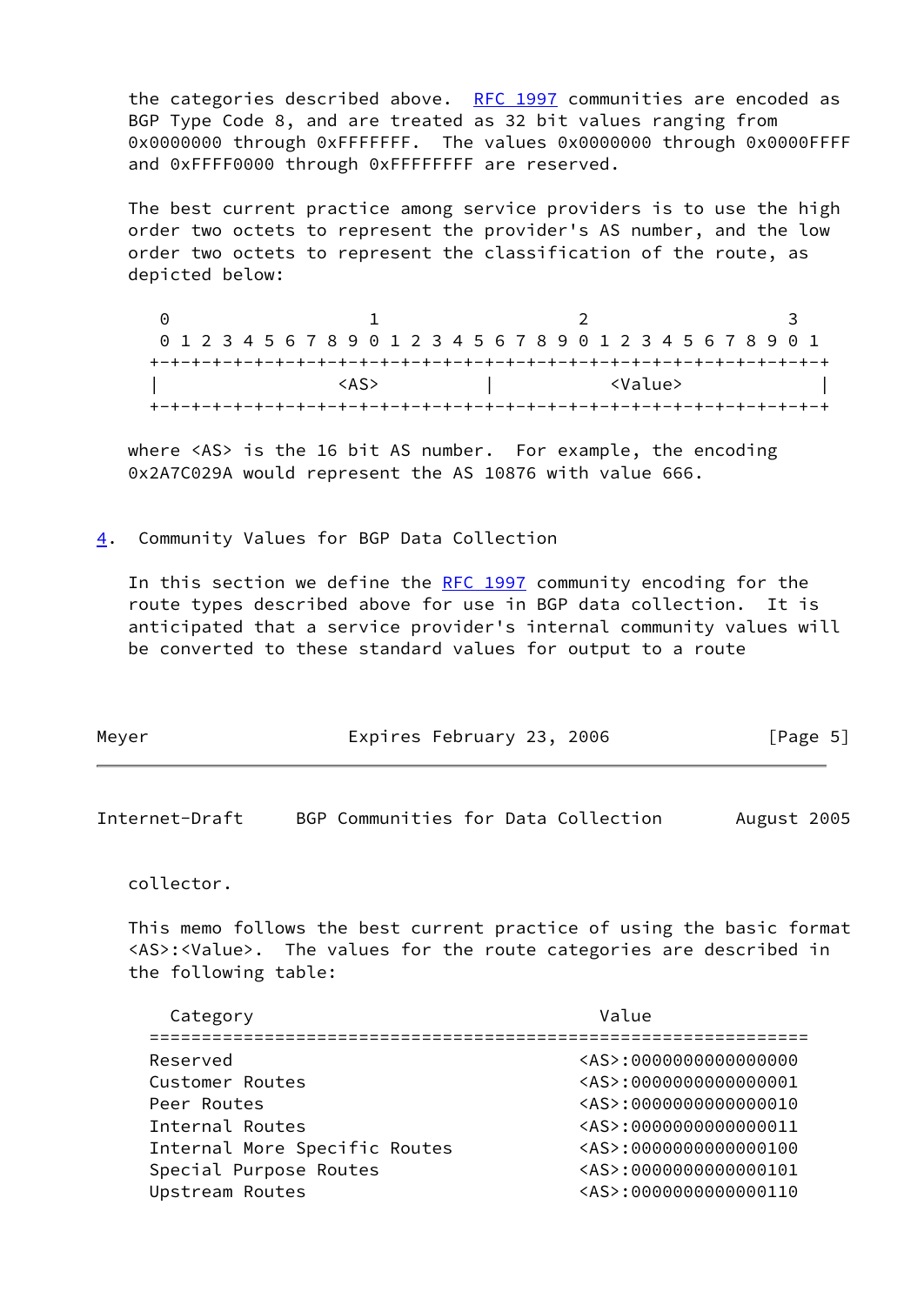```
 Reserved <AS>:0000000000000111-
                                     <AS>:0000011111111111
    National and Regional Routes <AS>:0000100000000000-
                                     <AS>:1111111111111111
    Encoded as \langle AS \rangle: \langle R > \langle X \rangle Reserved National and Regional values <AS>:0100000000000000-
                                     <AS>:1111111111111111
   Where
     <AS> is the 16-bit AS
     <R> is the 5-bit Region Identifier
     <X> is the 1-bit satellite link indication
     X = 1 for satellite links, 0 otherwise
     <CC> is the 10-bit ISO-3166-2 country code [ISO3166]
   and <R> takes the values:
   Africa (AF) 00001
   Oceania (OC) 00010
   Asia (AS) 00011
   Antarctica (AQ) 00100
   Europe (EU) 00101
    Latin America/Caribbean Islands (LAC) 00110
   North America (NA) 00111
   Reserved 01000-11111
   Figure 2: Initially Assigned Community Values
   That is:
Meyer Expires February 23, 2006 [Page 6]
Internet-Draft BGP Communities for Data Collection August 2005
0 1 2 3
     0 1 2 3 4 5 6 7 8 9 0 1 2 3 4 5 6 7 8 9 0 1 2 3 4 5 6 7 8 9 0 1
    +-+-+-+-+-+-+-+-+-+-+-+-+-+-+-+-+-+-+-+-+-+-+-+-+-+-+-+-+-+-+-+-+
      \langle AS \rangle | \langle R \rangle |X| \langle CC \rangle |
     +-+-+-+-+-+-+-+-+-+-+-+-+-+-+-+-+-+-+-+-+-+-+-+-+-+-+-+-+-+-+-+-+
```
<span id="page-6-0"></span> For example, the encoding for a national route over a terrestrial link in AS 10876 from the Fiji Islands would be: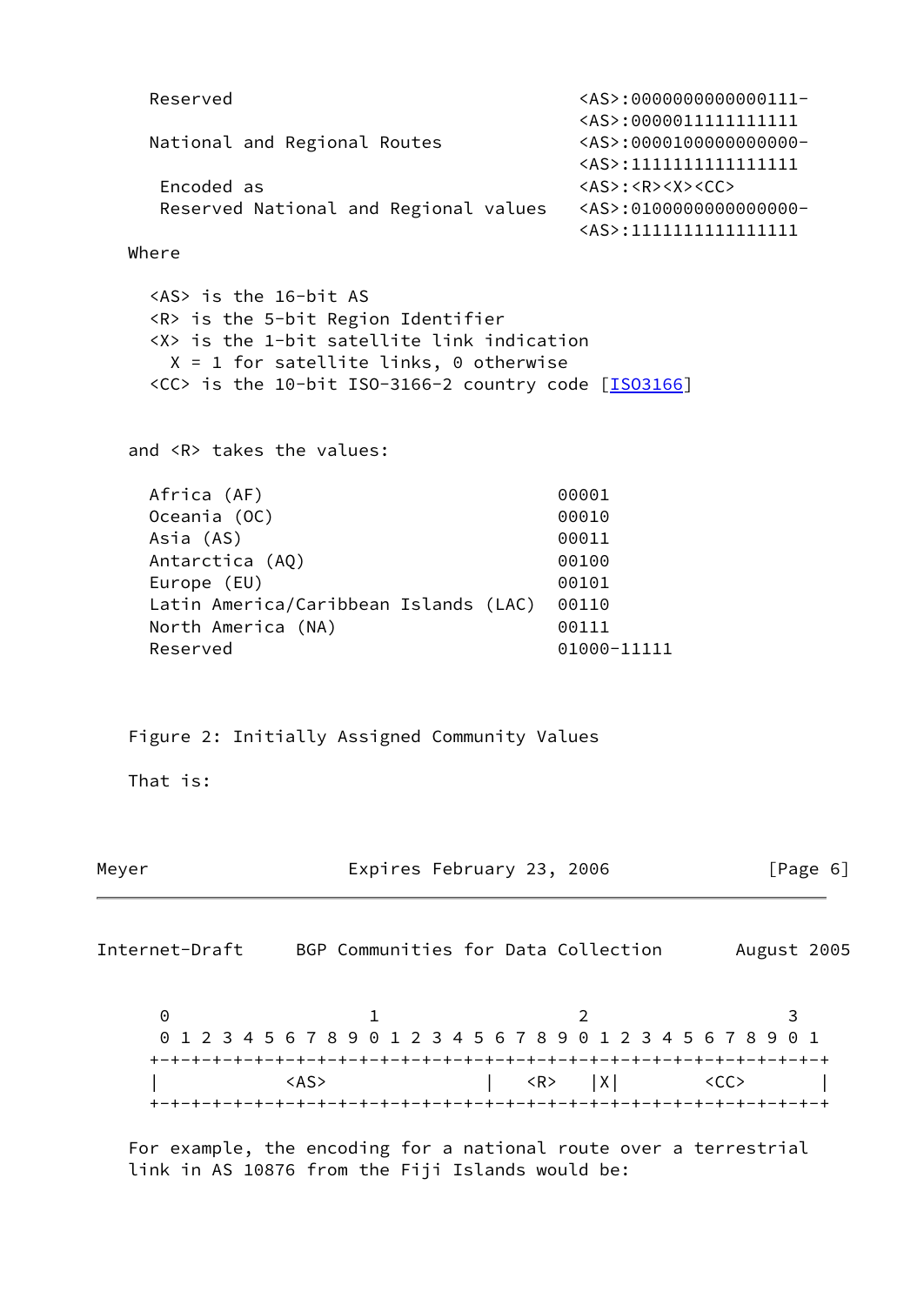$<$ AS> = 10876 = 0x2A7C  $\langle R \rangle$  = 00010  $\langle X \rangle$  = 0  $\langle CC \rangle$  = Fiji Islands Country Code = 242 = 0011110010

In this case, the low order 16 bits are 0001000011110010 = 0x10F2

0 1 2 3 0 1 2 3 4 5 6 7 8 9 0 1 2 3 4 5 6 7 8 9 0 1 2 3 4 5 6 7 8 9 0 1 +-+-+-+-+-+-+-+-+-+-+-+-+-+-+-+-+-+-+-+-+-+-+-+-+-+-+-+-+-+-+-+-+ 0x2A7C | 0x10F2 +-+-+-+-+-+-+-+-+-+-+-+-+-+-+-+-+-+-+-+-+-+-+-+-+-+-+-+-+-+-+-+-+

 Note that a configuration language might allow the specification of this community as 10876:4338 (0x10F2 == 4338 decimal).

 Finally, note that these categories are not intended to be mutually exclusive, and multiple communities can be attached where appropriate.

<span id="page-7-0"></span>[4.1](#page-7-0). Extended Communities

In some cases, the values and their encodings described in [Section 4](#page-5-0) may clash with a service provider's existing community assignments. Extended communities [\[I-D.ietf-idr-bgp-ext-communities](#page-11-2)] provide a convenient mechanism that can be used to avoid such clashes.

 The Extended Communities Attribute is a transitive optional BGP attribute with the Type Code 16, and consists of a set of extended communities of the following format:

0 1 2 3 0 1 2 3 4 5 6 7 8 9 0 1 2 3 4 5 6 7 8 9 0 1 2 3 4 5 6 7 8 9 0 1 +-+-+-+-+-+-+-+-+-+-+-+-+-+-+-+-+-+-+-+-+-+-+-+-+-+-+-+-+-+-+-+-+ | Type high | Type  $low(*)$  | +-+-+-+-+-+-+-+-+-+-+-+-+-+-+-+-+ Value | | | +-+-+-+-+-+-+-+-+-+-+-+-+-+-+-+-+-+-+-+-+-+-+-+-+-+-+-+-+-+-+-+-+

Meyer **Expires February 23, 2006** [Page 7]

<span id="page-7-1"></span>Internet-Draft BGP Communities for Data Collection August 2005

 For purposes of BGP data collection, we encode the communities described in **Section 4** using the two-octet AS specific extended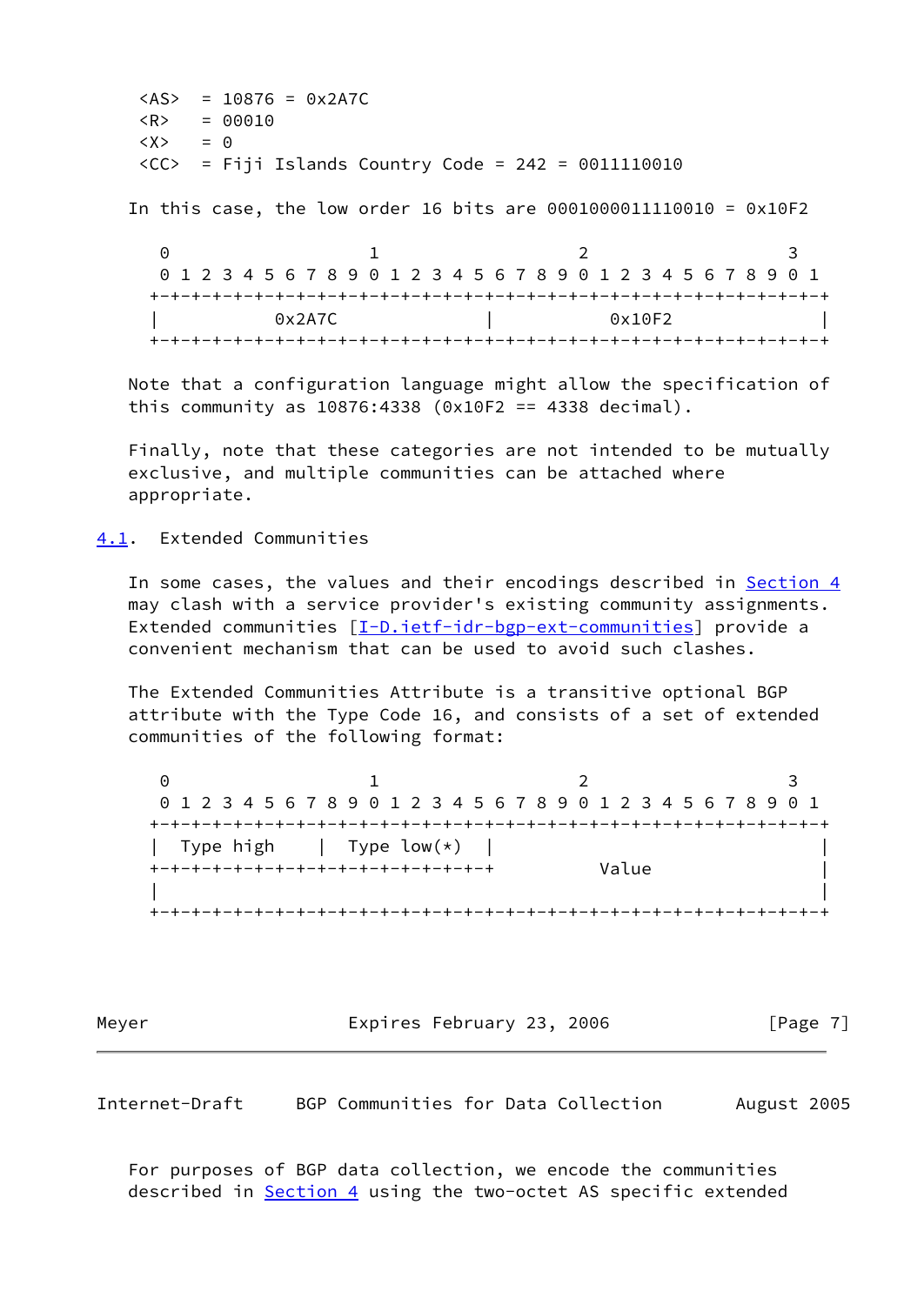community type, which has the following format:

0 1 2 3 0 1 2 3 4 5 6 7 8 9 0 1 2 3 4 5 6 7 8 9 0 1 2 3 4 5 6 7 8 9 0 1 +-+-+-+-+-+-+-+-+-+-+-+-+-+-+-+-+-+-+-+-+-+-+-+-+-+-+-+-+-+-+-+-+ 0x00 | Sub-Type | Global Administrator +-+-+-+-+-+-+-+-+-+-+-+-+-+-+-+-+-+-+-+-+-+-+-+-+-+-+-+-+-+-+-+-+ Local Administrator +-+-+-+-+-+-+-+-+-+-+-+-+-+-+-+-+-+-+-+-+-+-+-+-+-+-+-+-+-+-+-+-+

 The two-octet AS specific extended community attribute encodes the service provider's two octet Autonomous System number (as assigned by a Regional Internet Registry, or RIR) in the Global Administrator field, and the Local Administrator field may encode any information.

 This memo assigns Sub-Type 0x0008 for BGP data collection, and specifies that the <Value> field, as defined in section 3.1, is carried in the low order octets of the Local Administrator field. The two high order octets of the Local Administrator field are reserved, and are set to 0x00 when sending and ignored upon receipt.

 For example, the extended community encoding for 10876:4338 (representing a terrestrial national route in AS 10876 from the Fiji Islands) would be:

|               | 0 1 2 3 4 5 6 7 8 9 0 1 2 3 4 5 6 7 8 9 0 1 2 3 4 5 6 7 8 9 0 1 |               |  |  |  |        |  |  |  |               |  |  |  |        |  |  |  |  |  |        |  |  |  |  |  |  |  |  |  |
|---------------|-----------------------------------------------------------------|---------------|--|--|--|--------|--|--|--|---------------|--|--|--|--------|--|--|--|--|--|--------|--|--|--|--|--|--|--|--|--|
|               |                                                                 |               |  |  |  |        |  |  |  |               |  |  |  |        |  |  |  |  |  |        |  |  |  |  |  |  |  |  |  |
| $0 \times 00$ |                                                                 |               |  |  |  | 0x0008 |  |  |  |               |  |  |  | 0x2A7C |  |  |  |  |  |        |  |  |  |  |  |  |  |  |  |
|               |                                                                 |               |  |  |  |        |  |  |  |               |  |  |  |        |  |  |  |  |  |        |  |  |  |  |  |  |  |  |  |
|               |                                                                 | $0 \times 00$ |  |  |  |        |  |  |  | $0 \times 00$ |  |  |  |        |  |  |  |  |  | 0x10F2 |  |  |  |  |  |  |  |  |  |
|               |                                                                 |               |  |  |  |        |  |  |  |               |  |  |  |        |  |  |  |  |  |        |  |  |  |  |  |  |  |  |  |

<span id="page-8-0"></span>[4.2](#page-8-0). Four-octet AS specific extended communities

The four-octet AS specific extended community is encoded as follows:

0 1 2 3 0 1 2 3 4 5 6 7 8 9 0 1 2 3 4 5 6 7 8 9 0 1 2 3 4 5 6 7 8 9 0 1 +-+-+-+-+-+-+-+-+-+-+-+-+-+-+-+-+-+-+-+-+-+-+-+-+-+-+-+-+-+-+-+-+ | 0x02 | 0x0008 | Global Administrator | +-+-+-+-+-+-+-+-+-+-+-+-+-+-+-+-+-+-+-+-+-+-+-+-+-+-+-+-+-+-+-+-+ | Global Administrator (cont.) | 0x10F2 | +-+-+-+-+-+-+-+-+-+-+-+-+-+-+-+-+-+-+-+-+-+-+-+-+-+-+-+-+-+-+-+-+

In this case, the 4 octet Global Administrator sub-field contains a

Meyer **Expires February 23, 2006** [Page 8] [Page 8]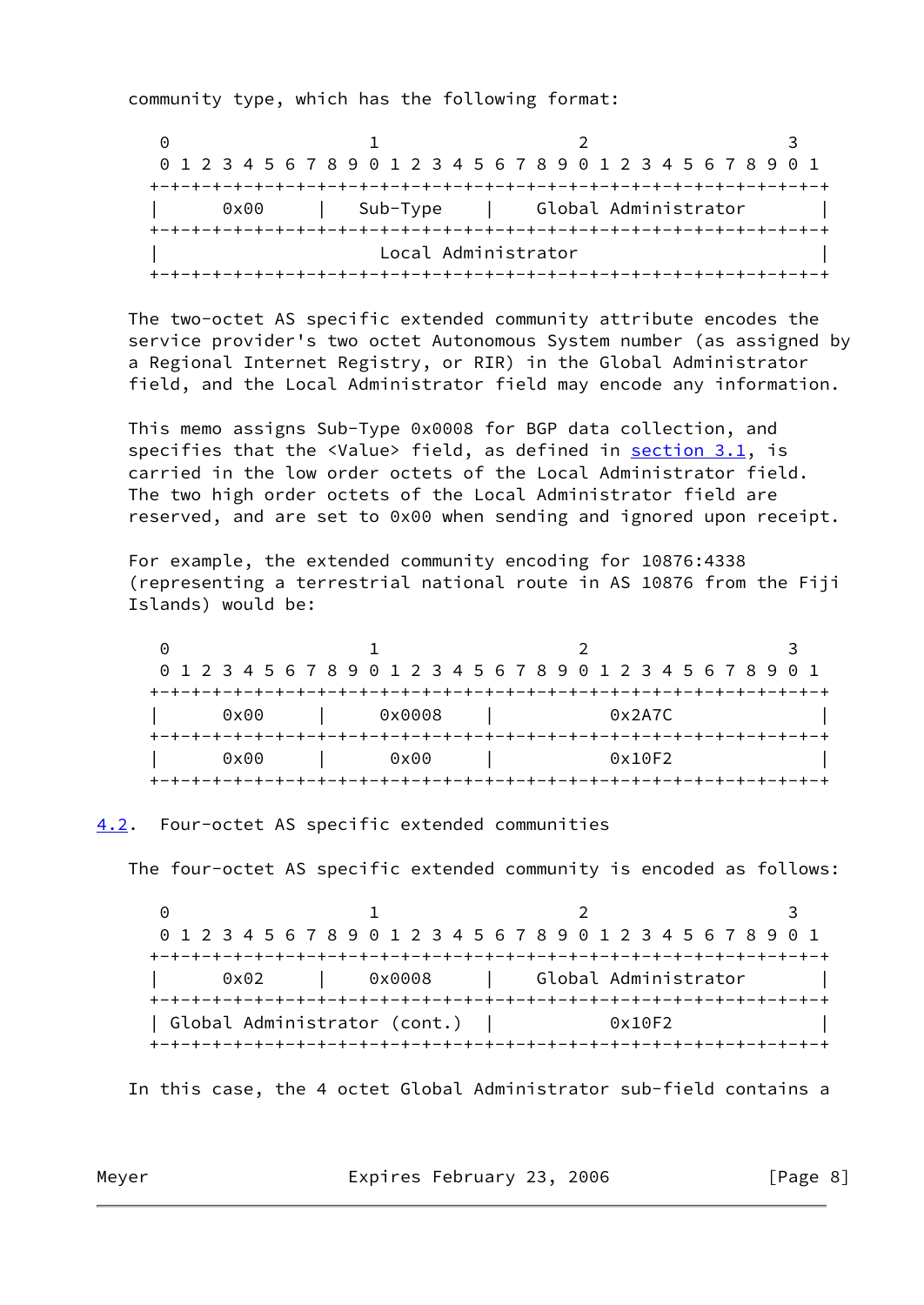<span id="page-9-1"></span>4-octets Autonomous System number assigned by the IANA.

#### <span id="page-9-0"></span>[5](#page-9-0). Note on BGP UPDATE Packing

 Note that data collection communities have the potential of making the attribute set of a specific route more unique than it would be otherwise (since each route collects data that is specific to it's path inside one or more ASes). This, in turn, can affect whether multiple routes can be grouped in the same BGP update message, and may lead to increased use of bandwidth, router CPU cycles, and memory.

#### <span id="page-9-2"></span>[6](#page-9-2). Acknowledgments

 The community encoding described in this memo germinated from an interesting suggestion from Akira Kato at WIDE. In particular, the idea would be to use the collection community values to select paths that would result in (hopefully) more efficient access to various services. For example, in the case of [RFC 3258 \[RFC3258](https://datatracker.ietf.org/doc/pdf/rfc3258)] based DNS anycast service, BGP routers may see multiple paths to the same prefix, and others might be coming from the same origin with different paths, but others might be from different region/country (with the same origin AS).

 Joe Abley, Randy Bush, Sean Donelan, Xenofontas Dimitropoulos, Vijay Gill, John Heasley, Geoff Huston, Steve Huter, Michael Patton, Olivier Marce, Ryan McDowell, Rob Rockell, Rob Thomas, Pekka Savola, Patrick Verkaik and Alex Zinin all made many insightful comments on early versions of this draft. Henk Uijterwaal suggested the use of the ISO-3166-2 country codes.

### <span id="page-9-3"></span>[7](#page-9-3). Security Considerations

 While this memo introduces no additional security considerations into the BGP protocol, the information contained in the communities defined in this memo may in some cases reveal network structure that was not previously visible outside the provider's network. As a result, care should be taken when exporting such communities to route collectors. Finally, routes exported to a route collector should also be tagged with the NO\_EXPORT community (0xFFFFFF01).

<span id="page-9-4"></span>[7.1](#page-9-4). Total Path Attribute Length

The communities described in this memo are intended for use on egress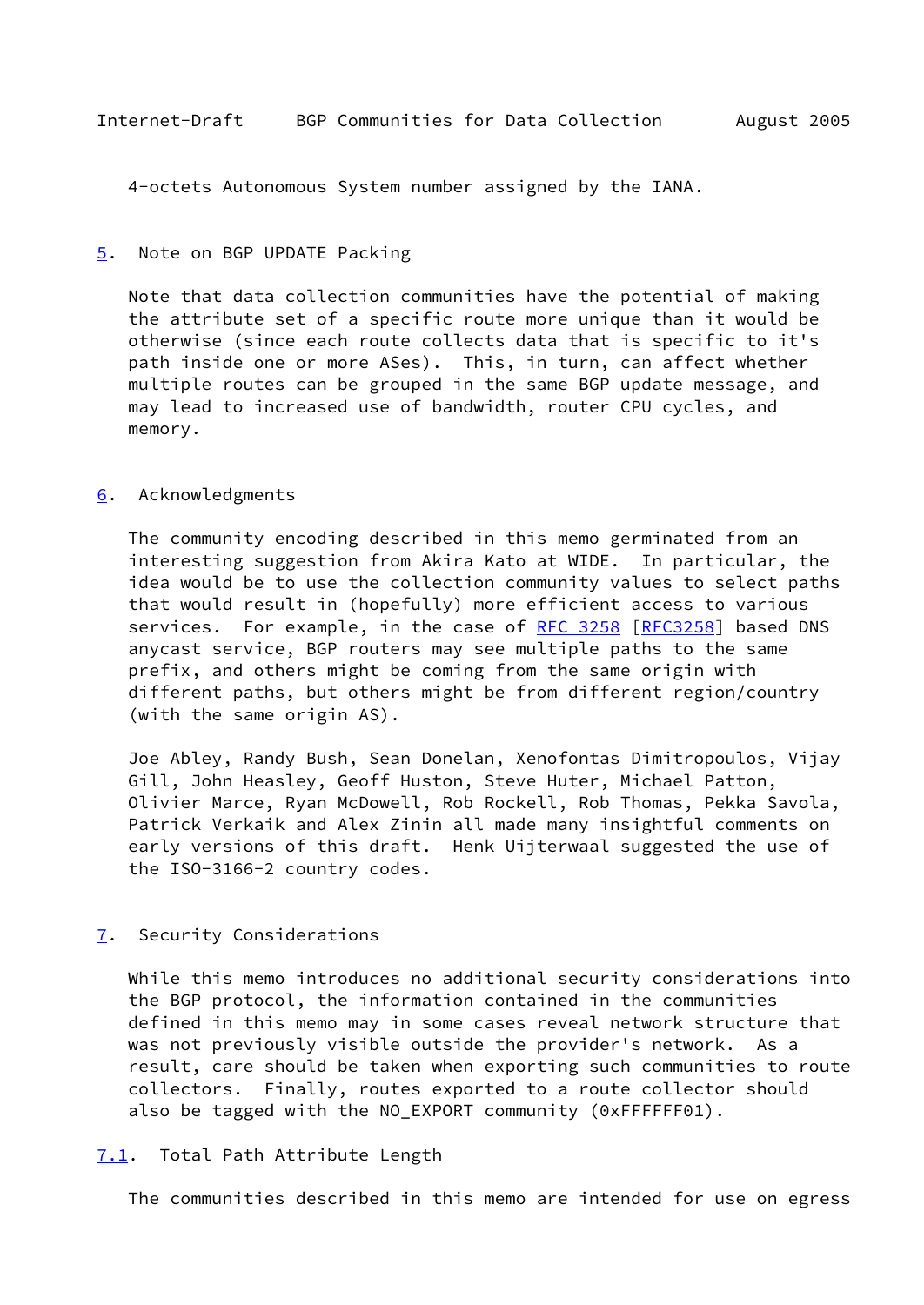to a route collector. Hence an operator may choose to overwrite its

Meyer **Expires February 23, 2006** [Page 9]

<span id="page-10-1"></span>Internet-Draft BGP Communities for Data Collection August 2005

 internal communities with the values specified in this memo when exporting routes to a route collector. However, operators should in general ensure that the behavior of their BGP implementation is well defined when the addition of an attribute causes a PDU to exceed 4096 octets. For example, since it is common practice to use community attributes to implement policy (among other functionality such as allowing customers to set attributes such as LOCAL\_PREF), the behavior of an implementation when the attribute space overflows is crucial. Among other behaviors, an implementation might usurp the intended attribute data or otherwise cause indeterminate failures. These behaviors can result in unanticipated community attribute sets, and hence result in unintended policy implications.

<span id="page-10-0"></span>[8](#page-10-0). IANA Considerations

 This memo assigns a new Sub-Type for the AS specific extended community type in the First Come First Served extended transitive category. In particular, the IANA should assign Sub-type 0x0008 as defined in [Section 4.1](#page-7-0).

 In addition, this memo instructs the IANA to create two registries for BGP Data Collection Communities, one for standard communities and one for extended communities. Both of these registries should initially be populated by the values described in [Section 4.](#page-5-0) IETF Consensus, usually through the Global Routing Operations Working Group (grow) is required for the assignment of new values in these registries (in particular, for <Value> or <R>), as described in Figure 2 [\[RFC2434](https://datatracker.ietf.org/doc/pdf/rfc2434)].

- <span id="page-10-2"></span>[9](#page-10-2). References
- <span id="page-10-3"></span>[9.1](#page-10-3). Normative References
	- [RFC1771] Rekhter, Y. and T. Li, "A Border Gateway Protocol 4 (BGP-4)", [RFC 1771](https://datatracker.ietf.org/doc/pdf/rfc1771), March 1995.
	- [RFC1997] Chandrasekeran, R., Traina, P., and T. Li, "BGP Communities Attribute", [RFC 1997,](https://datatracker.ietf.org/doc/pdf/rfc1997) August 1996.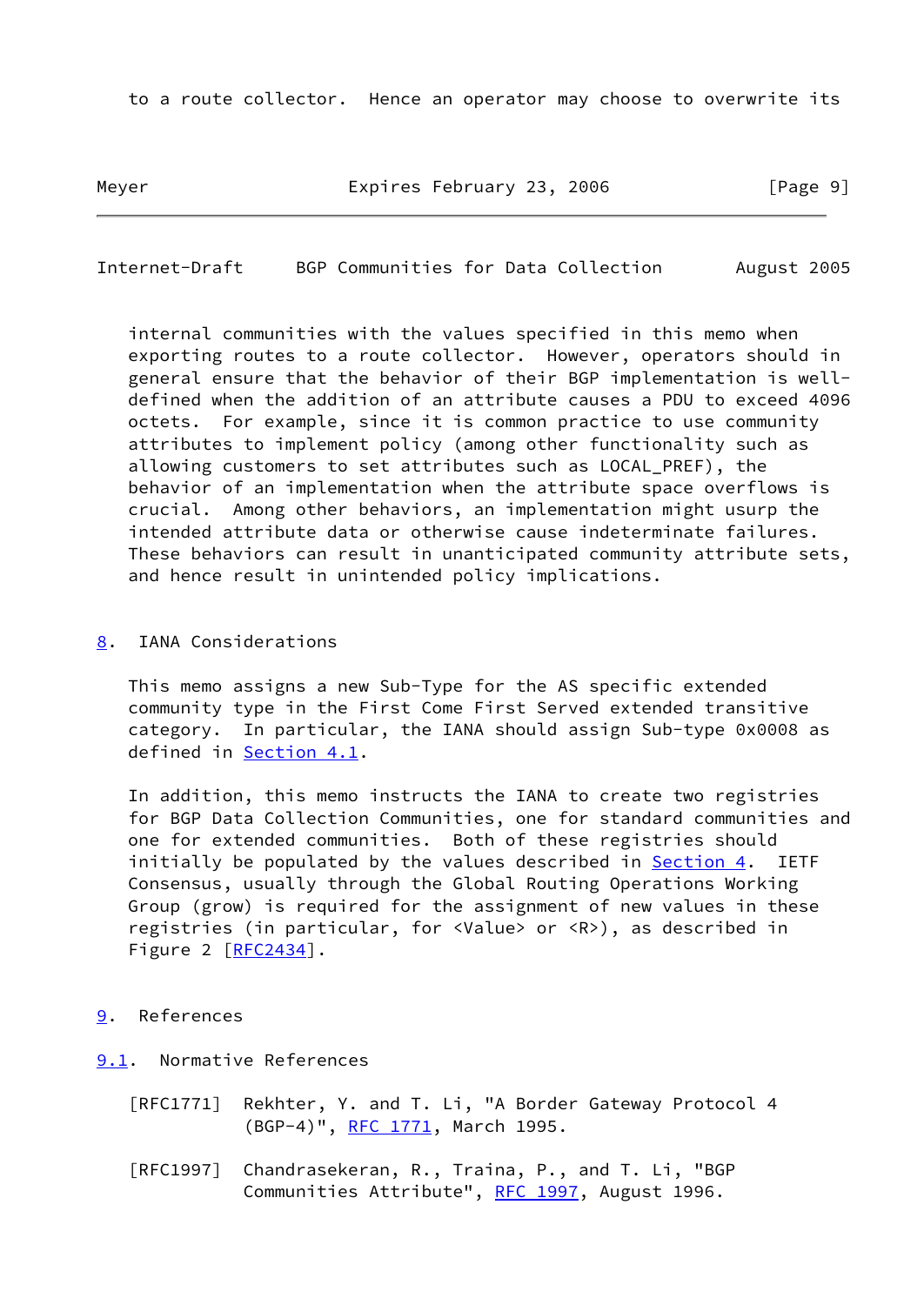[RFC2434] Narten, T. and H. Alvestrand, "Guidelines for Writing an IANA Considerations Section in RFCs", [BCP 26](https://datatracker.ietf.org/doc/pdf/bcp26), [RFC 2434](https://datatracker.ietf.org/doc/pdf/rfc2434), October 1998.

<span id="page-11-2"></span> [I-D.ietf-idr-bgp-ext-communities] Sangli, S., Tappan, D., and Y. Rekhter, "BGP Extended Communities Attribute",

| Meyer | Expires February 23, 2006 | [Page 10] |
|-------|---------------------------|-----------|
|-------|---------------------------|-----------|

<span id="page-11-1"></span>Internet-Draft BGP Communities for Data Collection August 2005

 [draft-ietf-idr-bgp-ext-communities-07](https://datatracker.ietf.org/doc/pdf/draft-ietf-idr-bgp-ext-communities-07) (work in progress), March 2004.

<span id="page-11-6"></span> [ISO3166] "ISO 3166 Maintenance agency (ISO 3166/MA)", Web Page: [http://www.iso.org/iso/en/prods-services/iso3166ma/](http://www.iso.org/iso/en/prods-services/iso3166ma/index.html) [index.html,](http://www.iso.org/iso/en/prods-services/iso3166ma/index.html) 2004.

<span id="page-11-0"></span>[9.2](#page-11-0). Informative References

 [I-D.ietf-ppvpn-vpls-requirements] Augustyn, W., "Requirements for Virtual Private LAN Services (VPLS)", [draft-ietf-ppvpn-vpls-requirements-00](https://datatracker.ietf.org/doc/pdf/draft-ietf-ppvpn-vpls-requirements-00) (work in progress), March 2002.

- [RIS] "The RIPE Routing Information Service", Web Page:<http://www.ripe.net/ris>, 2004.
- <span id="page-11-3"></span> [RV] Meyer, D., "The Routeviews Project", Web Page:<http://www.routeviews.org>, 2002.
- <span id="page-11-4"></span> [WANG] Wang, F. and L. Gao, "Inferring and Characterizing Internet Routing Policies", ACM SIGCOMM Internet Measurement Conference, 2003.
- <span id="page-11-5"></span> [HUSTON] Huston, G., "Interconnection, Peering, and Settlements", Web Page: [http://www.isoc.org/inet99/proceedings/1e/1e\\_1.htm,](http://www.isoc.org/inet99/proceedings/1e/1e_1.htm) 2003.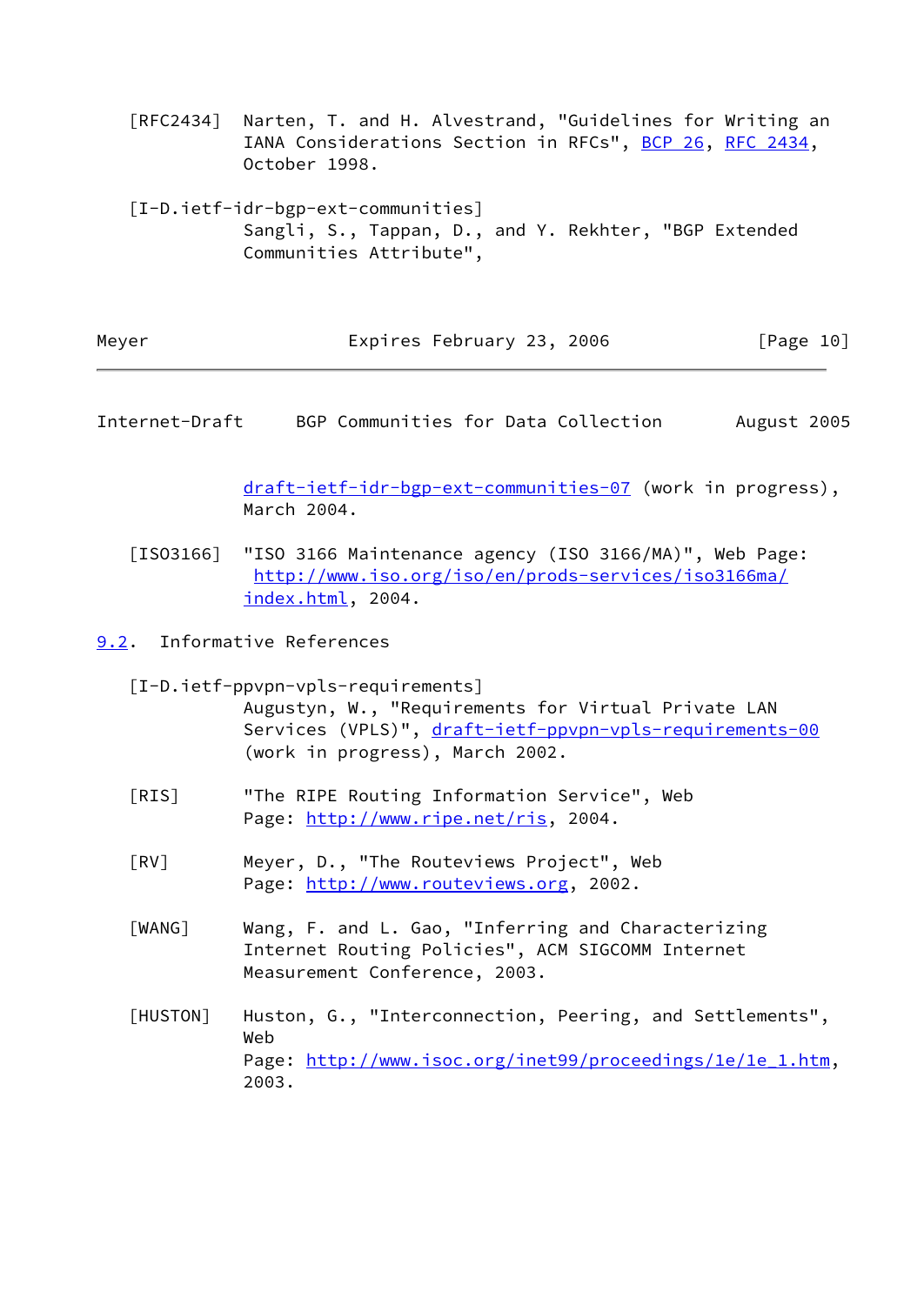<span id="page-12-0"></span>

| Meyer                  | Expires February 23, 2006           | [Page 11]   |  |  |  |  |
|------------------------|-------------------------------------|-------------|--|--|--|--|
| Internet-Draft         | BGP Communities for Data Collection | August 2005 |  |  |  |  |
| Author's Address       |                                     |             |  |  |  |  |
| David Meyer            |                                     |             |  |  |  |  |
| Email: $dmm@1-4-5.net$ |                                     |             |  |  |  |  |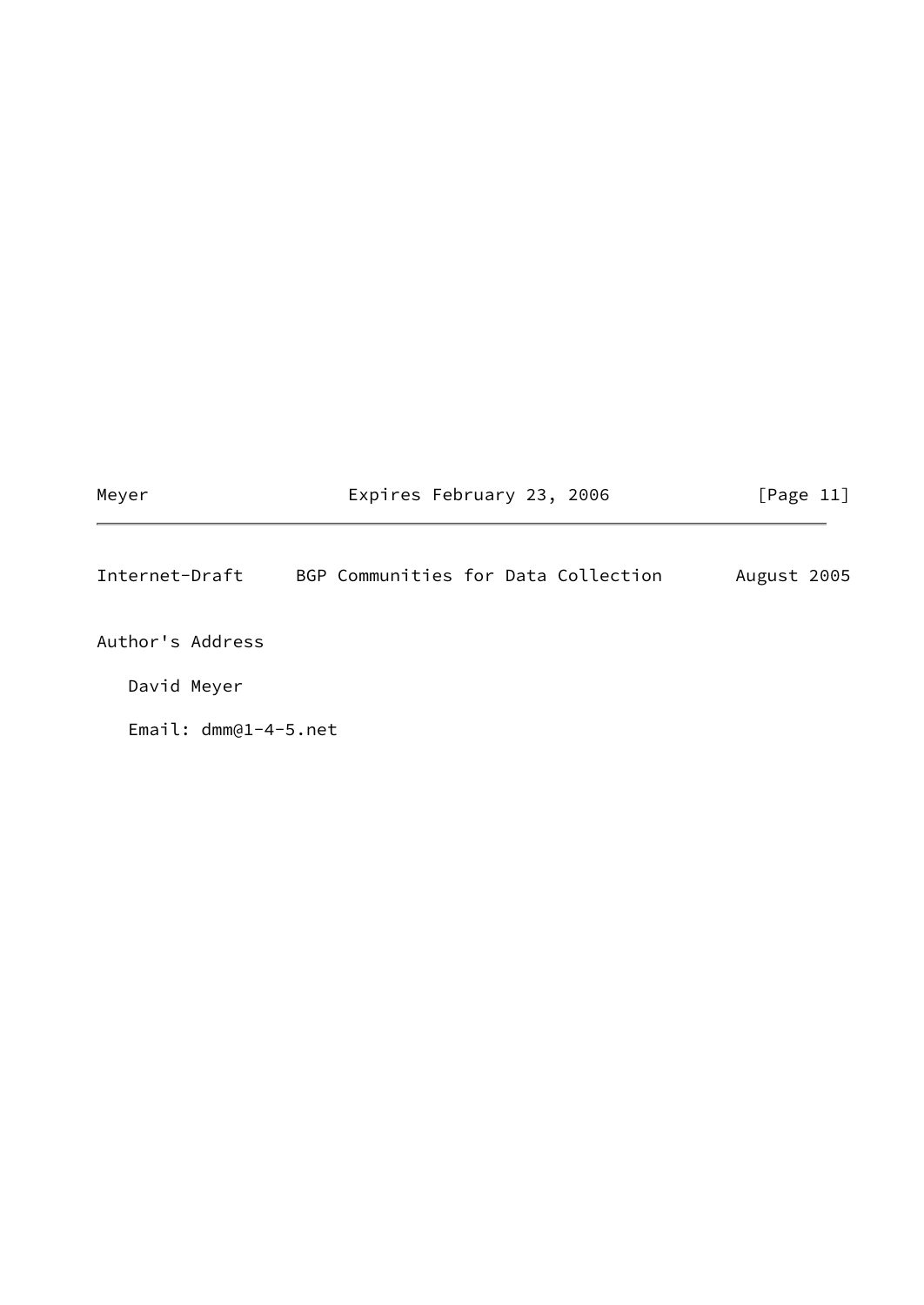Meyer Expires February 23, 2006 [Page 12]

<span id="page-13-0"></span>Internet-Draft BGP Communities for Data Collection August 2005

Intellectual Property Statement

 The IETF takes no position regarding the validity or scope of any Intellectual Property Rights or other rights that might be claimed to pertain to the implementation or use of the technology described in this document or the extent to which any license under such rights might or might not be available; nor does it represent that it has made any independent effort to identify any such rights. Information on the procedures with respect to rights in RFC documents can be found in [BCP 78](https://datatracker.ietf.org/doc/pdf/bcp78) and [BCP 79](https://datatracker.ietf.org/doc/pdf/bcp79).

 Copies of IPR disclosures made to the IETF Secretariat and any assurances of licenses to be made available, or the result of an attempt made to obtain a general license or permission for the use of such proprietary rights by implementers or users of this specification can be obtained from the IETF on-line IPR repository at <http://www.ietf.org/ipr>.

The IETF invites any interested party to bring to its attention any